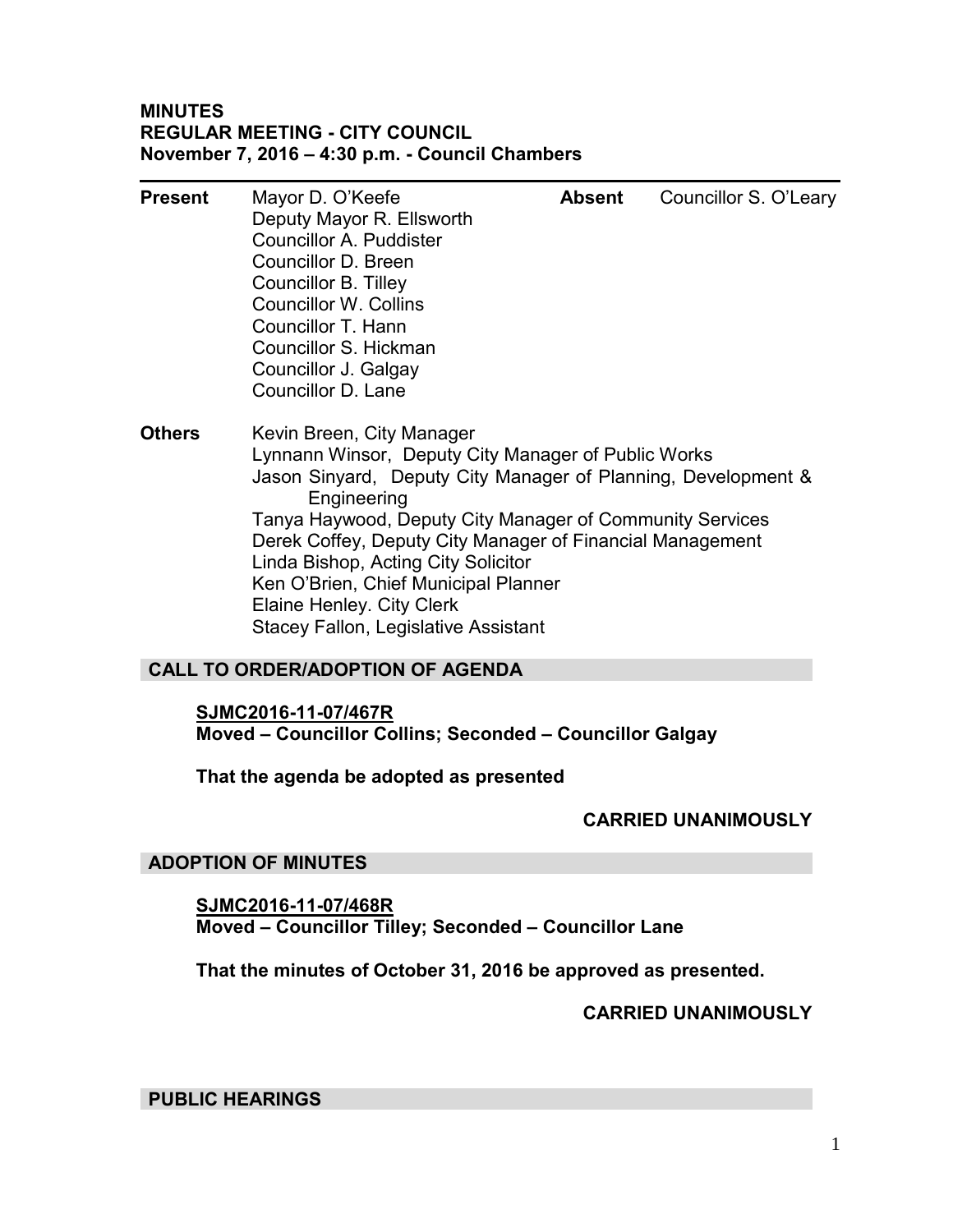## **St. John's Development Regulations Amendment Number 647, 2016 Application to rezone land from the Residential Low Density (R1) Zone to the Residential Medium Density (R2) Zone -PDE File: REZ1600002 79 Old Petty Harbour Road**

Council considered the above noted. Discussion took place with respect to water issues as well as traffic concerns.

**SJMC2016-11-07/469R Moved – Councillor Breen; Seconded – Councillor Lane** 

**That Council accept the report from the public meeting dealing with a rezoning application for 79 Old Petty Harbour Road.** 

## **CARRIED UNANIMOUSLY**

While there was a motion introduced by Councillor Collins and seconded by Councillor Galgay that Council reject the St. John's Development Regulations Amendment Number 647, 2016, which has the effect of rezoning 79 Old Petty Harbour Road from Residential Low Density (R1) to Residential Medium Density (R2), discussion took place and the following motion was introduced:

**SJMC2016-11-07/470R Moved – Deputy Mayor Ellsworth; Seconded – Councillor Puddister** 

**That Council defer the above noted for one week to give staff time to gather more information on the water issue for Council.** 

> **MOTION CARRIED WITH MAYOR O'KEEFE, COUNCILLORS COLLINS, GALGAY, AND BREEN DISSENTING**

## **COMMITTEE REPORTS**

**Development Committee Report – November 1, 2016** 

**ST. J@HN'S**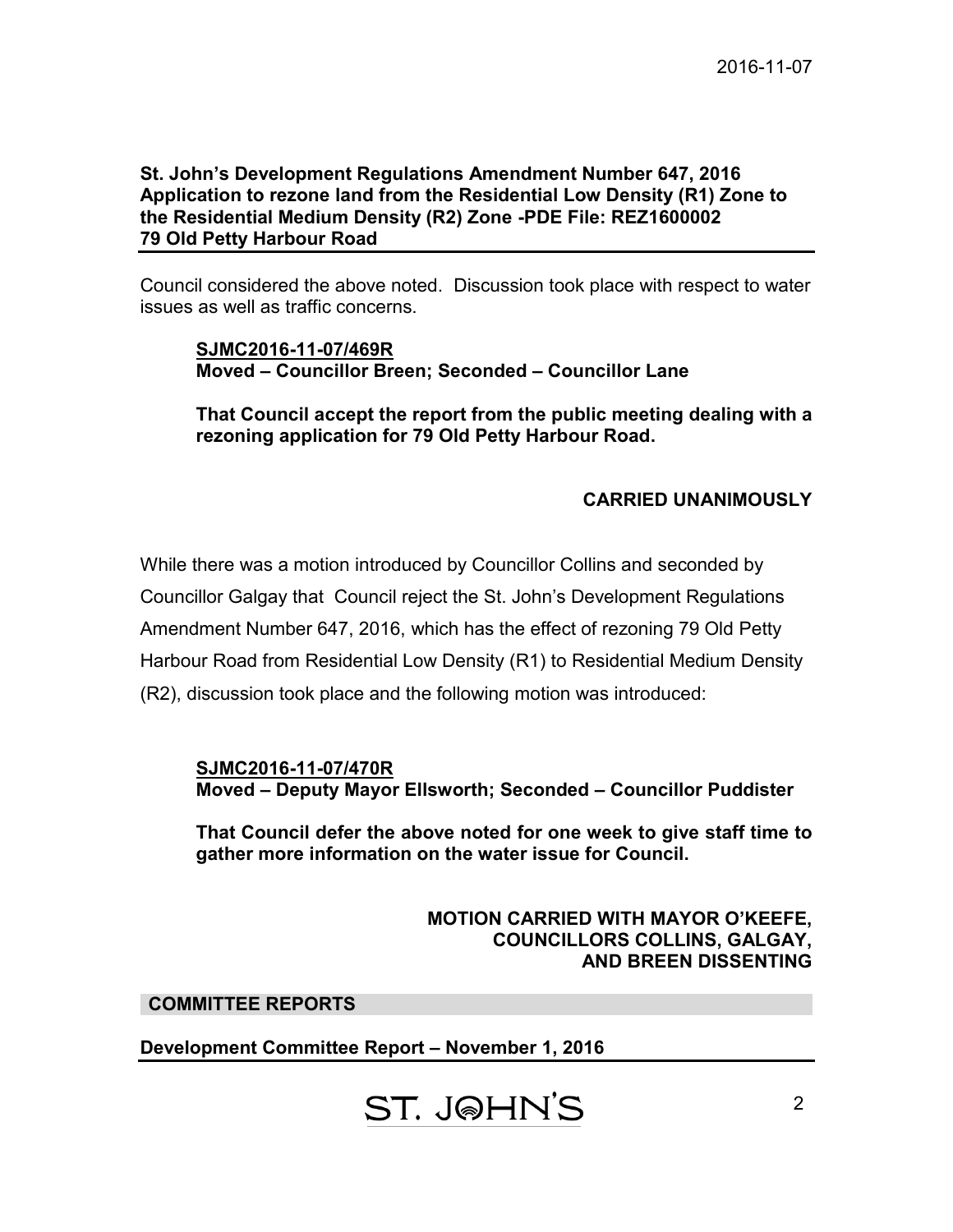Council considered the above noted report.

 **SJMC2016-11-07/471R Moved – Councillor Puddister; Seconded – Deputy Mayor Ellsworth** 

 **That the report be adopted and the following matter actioned:** 

 **Proposed Accessory Building in the Paradise Watershed - 10 Kipawa Drive - INT1600161** 

 **CARRIED UNANIMOUSLY** 

## **Special Events Advisory Committee Report – November 2, 2016**

Council considered the above noted report. It was noted that there will be no interference with the "No Tax" event taking place in the Downtown.

## **SJMC2016-11-07/472R Moved – Councillor Breen; Seconded – Councillor Lane**

 **That the report be adopted and the following matter actioned:** 

 **Road Closures for Frontier Season 2 Filming – O'Brien Farm Road**

 **CARRIED UNANIMOUSLY** 

## **Audit & Accountability Standing Committee Report – October 11, 2016**

Council considered the above noted report.

 **SJMC2016-11-07/473R Moved – Councillor Tilley; Seconded – Councillor Lane** 

 **That the report be adopted and the following matter actioned as recommended:** 

- **Audited Financial Statements for the period ending December 31, 2015**
- **Draft Report Review of Retirement Packages**

$$
\frac{ST. J\text{@HN'S}}{3}
$$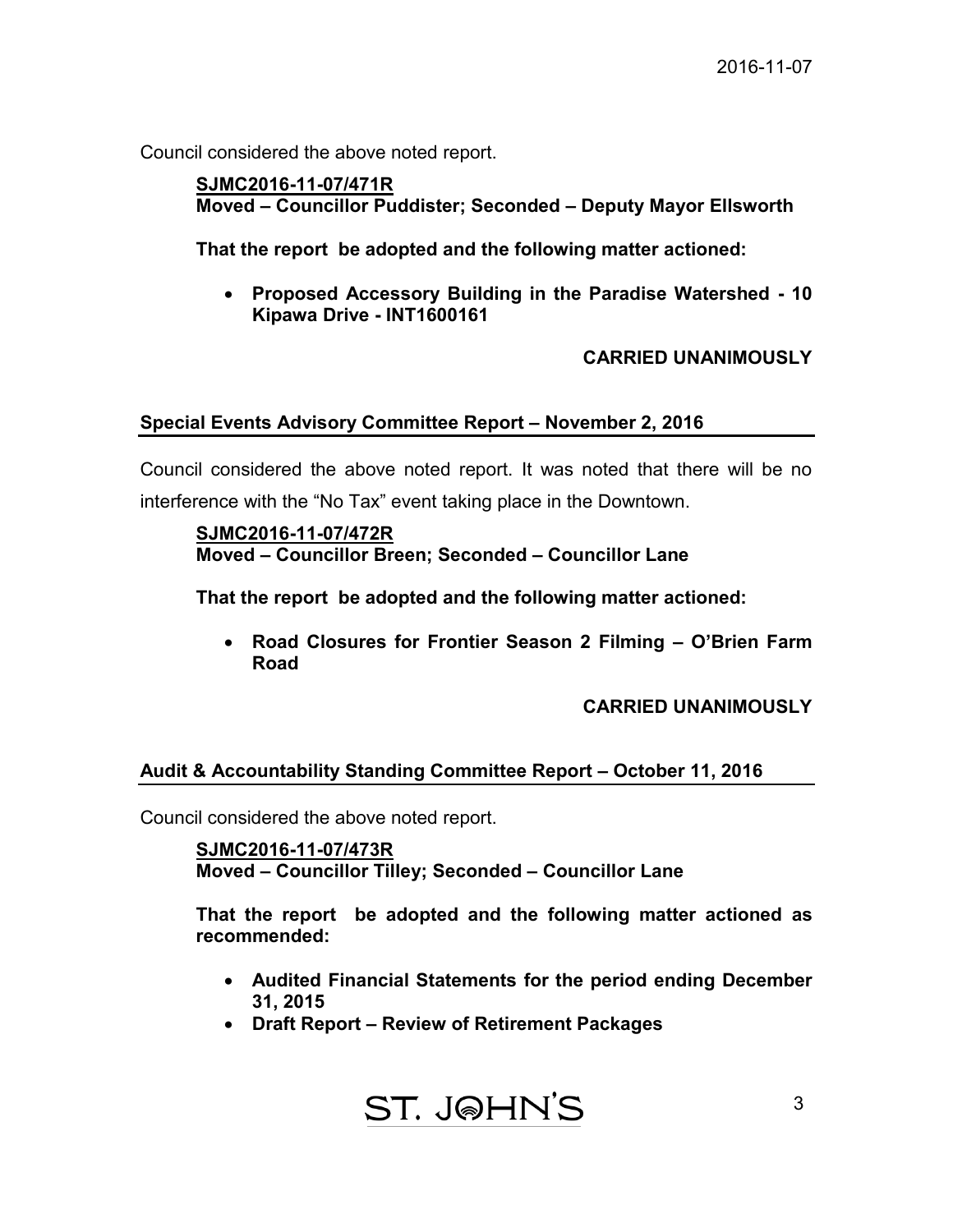## **CARRIED UNANIMOUSLY**

## **Finance & Administration Standing Committee Report – November 3, 2016**

Council considered the above noted report.

## **SJMC2016-11-07/474R Moved – Councillor Galgay; Seconded – Hann**

 **That the report be adopted and the following matters actioned as recommended:** 

- **Final 2015 Cash Budget Actual Results**
- **Excess Annual Leave Accumulation Management Policy**
- **City Hosted Dinner 2017 Event Atlantic Summit**

#### **CARRIED UNANIMOUSLY**

## **DEVELOPMENT PERMITS LIST**

*[Link to List](#page-7-0)* 

Council considered, for information, the above noted for the period October 27, 2016 to November 2, 2016

## **BUILDING PERMITS LIST**

*[Link to List](#page-8-0)* 

Council considered the Building Permits list for November 7, 2016.

**SJMC2016-11-07/475R Moved – Councillor Puddister; Seconded – Councillor Galgay** 

**That the building permits list dated November 7, 2016 be approved as presented.** 

#### **CARRIED UNANIMOUSLY**

**REQUISITIONS, PAYROLLS AND ACCOUNTS** *[Link to Memo](#page-10-0)* 

## ST. J@HN'S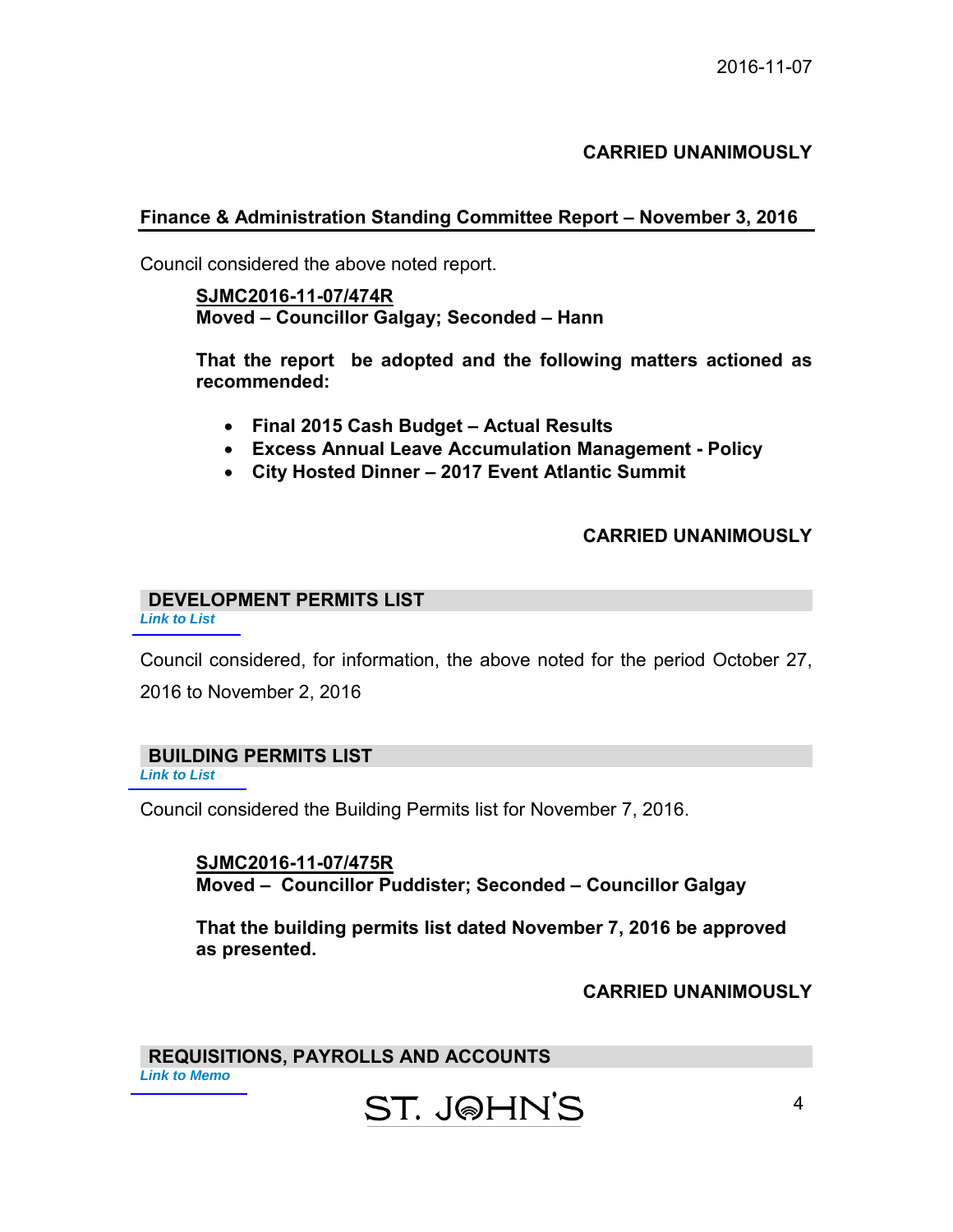Council considered the requisitions, payrolls and accounts for the week ending November 2, 2016.

**SJMC2016-11-07/476R Moved – Councillor Puddister; Seconded – Councillor Galgay** 

**That the requisitions, payrolls and accounts for the week ending November 2, 2016 be approved as presented.** 

## **CARRIED UNANIMOUSLY**

#### **TENDERS/RFPs**

#### **Tender 2016148 - Snow Clearing Private Lanes**

Council considered the above noted.

**SJMC2016-11-07/477R Moved – Councillor Puddister; Seconded – Councillor Galgay** 

 **That the above noted tender be awarded to the overall lowest bidders meeting specifications. East St. John's is Nu-Way Equipment \$31,050.00, and; West St. John's is Arianna Construction \$29,325.00 Both as per the Public Tendering Act. This tender has been divided into East and West locations. HST is included in the price quoted.** 

 **CARRIED UNANIMOUSLY** 

#### **NOTICES OF MOTION/ RESOLUTIONS/QUESTIONS AND PETITIONS**

**Notice of Motion – Councillor Galgay – St. John's Regional Fire Department Honour Guard be designated as the official ceremonial Honour Guard for the City of St. John's** 

Councillor Galgay advised that at the next regular meeting of Council, he will

bring forward the following motion**:**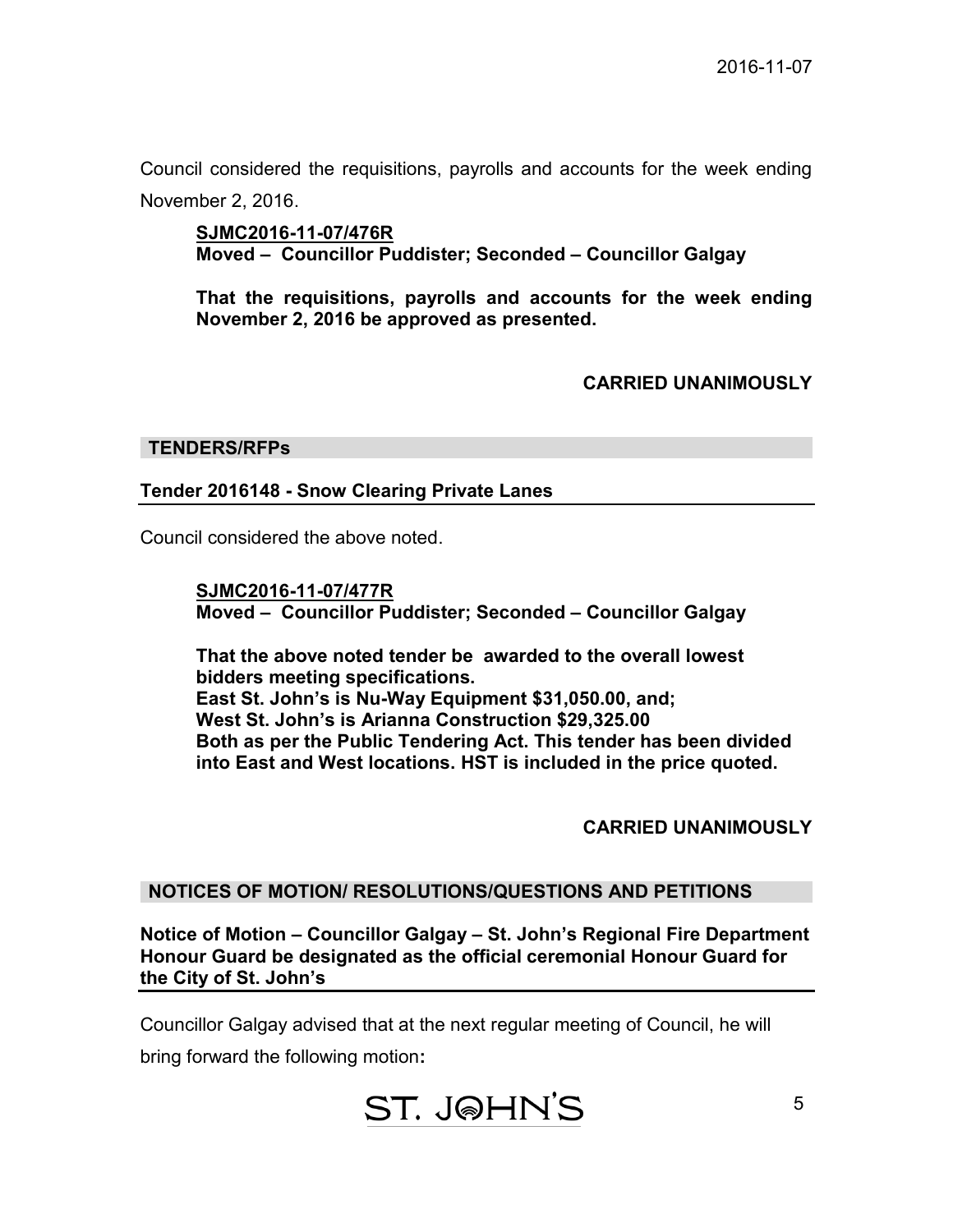**TAKE NOTICE** that I will at the next regular meeting of the St. John's Municipal Council move that the St. John's Regional Fire Department Honour Guard be designated as the official ceremonial Honour Guard for the City of St. John's. In this role they will attend at municipal functions and events as required and act as ambassadors for the City of St. John's.

#### **SJMC2016-11-07/478R Moved – Councillor Breen; Seconded Councillor Hickman**

**That Council waive the notice period to allow for debate and a decision.** 

## **CARRIED UNANIMOUSLY**

## **SJMC2016-11-07/479R Moved – Councillor Galgay; Seconded Councillor Breen**

**That Council designate The St. John's Regional Fire Department Honour Guard as the official ceremonial Honour Guard for the City of St. John's. In this role they will attend at municipal funtions and events as required and act as ambassadors for the City of St. John's.** 

## **CARRIED UNANIMOUSLY**

## **Notice of Motion – Councillor Puddister – St. John's Regional Fire Department - Fire Stations**

Councillor Puddister advised that at the next Regular meeting of Council, he will bring forward the following motion**:** 

**TAKE NOTICE** that at the next meeting of Council, I will move a motion to have the 2017 capital works budget include money for the purchase of land and construction of a fire station, in the northeast end of the City, to enable the St. John's Regional Fire Department (SJRFD) to meet their response times. Also, that the 2017 capital works budget include money for the purchase of land and construction of a new fire hall for Goulds; and that Goulds Volunteer Fire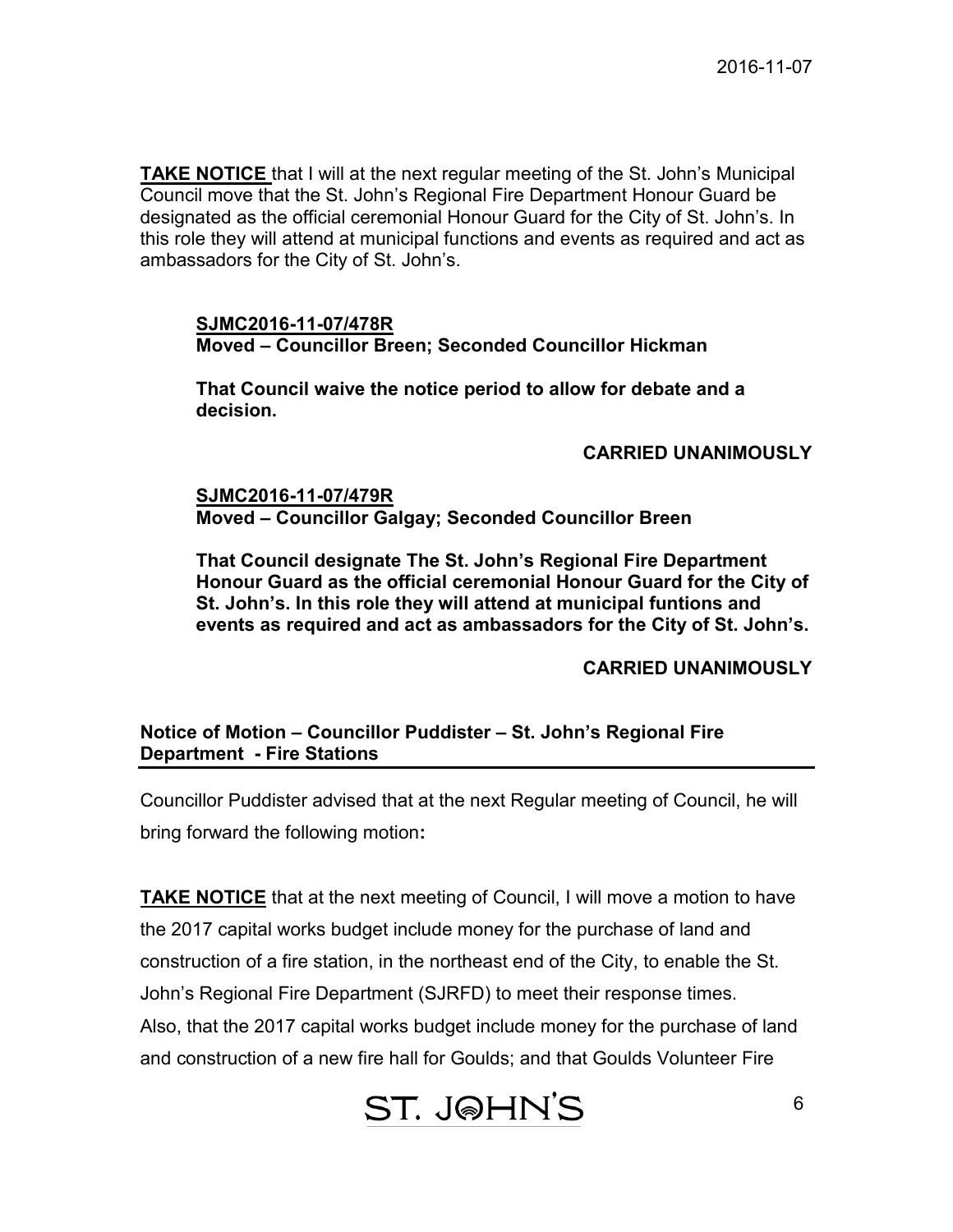Department members be given the opportunity to join the SJRFD, provided they meet the standards and criteria of the SJRFD., and on a go forward basis Goulds fire hall be manned 24/7 by the SJRFD.

## **OTHER BUSINESS**

## **Councillor Collins**

• Requested staff to check with hydrology staff regarding the rezoning application at 79 Old Petty Harbour Road.

## **Councillor Puddister**

• Requested Public Works revisit the decision to remove the drop off points for leaves and trees.

There being no further business, the meeting adjourned at 5:45 p.m.

\_\_\_\_\_\_\_\_\_\_\_\_\_\_\_\_\_\_\_\_\_\_\_\_  **MAYOR** 

\_\_\_\_\_\_\_\_\_\_\_\_\_\_\_\_\_\_\_\_\_\_\_\_ **CITY CLERK**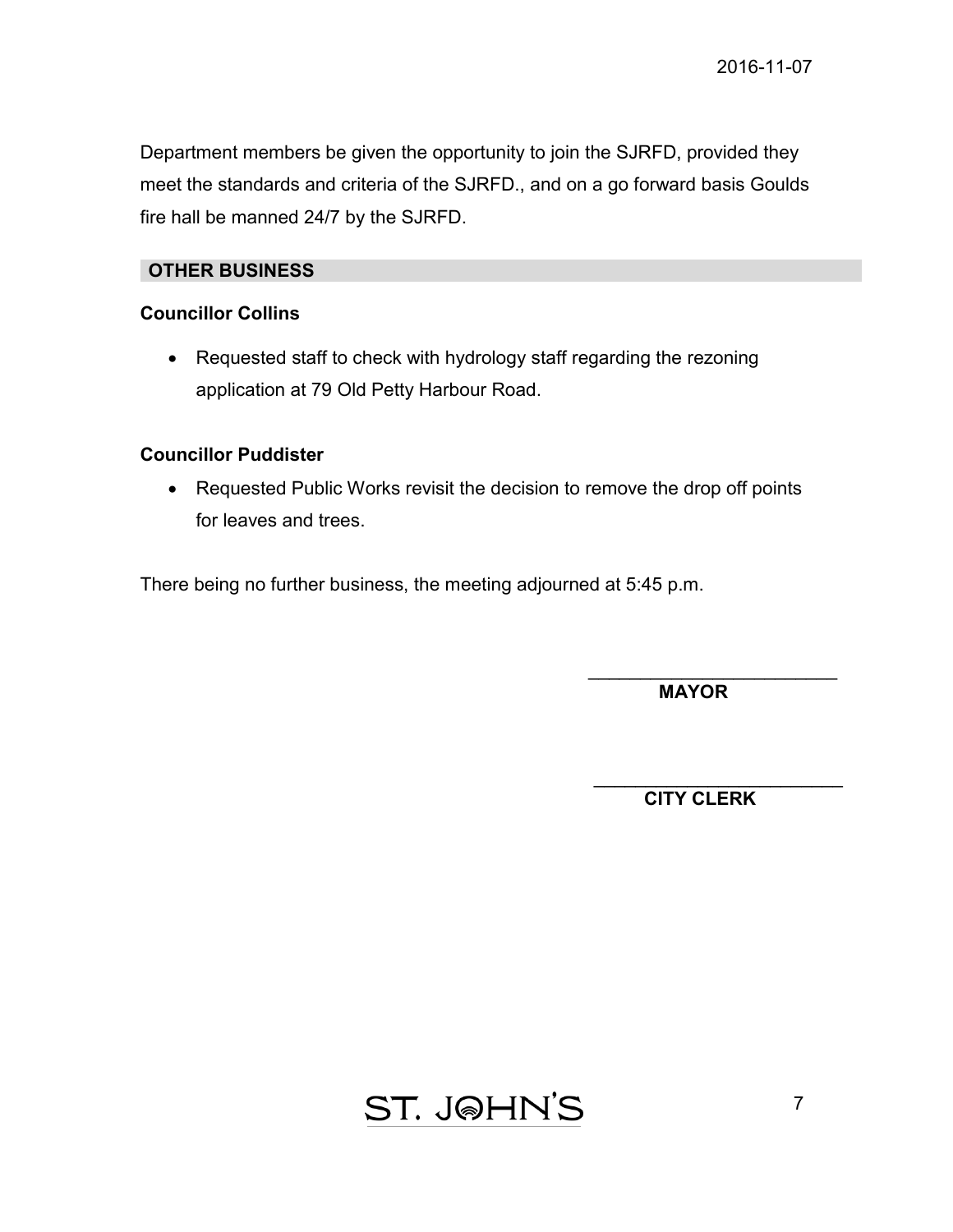#### **DEVELOPMENT PERMITS LIST DEPARTMENT OF PLANNING, DEVELOPMENT AND ENGINEERING FOR THE PERIOD OF October 27, 2016 TO November 2, 2016**

<span id="page-7-0"></span>

| Code                                                                                             | Applicant | Application                                         | Location          | Ward | Development<br>Officer's Decision                                  | Date           |  |
|--------------------------------------------------------------------------------------------------|-----------|-----------------------------------------------------|-------------------|------|--------------------------------------------------------------------|----------------|--|
| COM                                                                                              |           | Home Office -<br>Construction - Office<br>Uses Only | 63 Francis Street | 5    | Approved                                                           | $16 - 11 - 01$ |  |
|                                                                                                  |           |                                                     |                   |      |                                                                    |                |  |
|                                                                                                  |           |                                                     |                   |      |                                                                    |                |  |
|                                                                                                  |           |                                                     |                   |      |                                                                    |                |  |
|                                                                                                  |           |                                                     |                   |      |                                                                    |                |  |
|                                                                                                  |           |                                                     |                   |      |                                                                    |                |  |
|                                                                                                  |           |                                                     |                   |      |                                                                    |                |  |
|                                                                                                  |           |                                                     |                   |      |                                                                    |                |  |
| This list is issued for information purposes only. Applicate the Development Contract of Appeal. |           |                                                     |                   |      | Development Supervisor<br>Development Division -<br>PDE Department |                |  |
|                                                                                                  |           |                                                     |                   |      |                                                                    |                |  |
|                                                                                                  |           |                                                     |                   |      |                                                                    |                |  |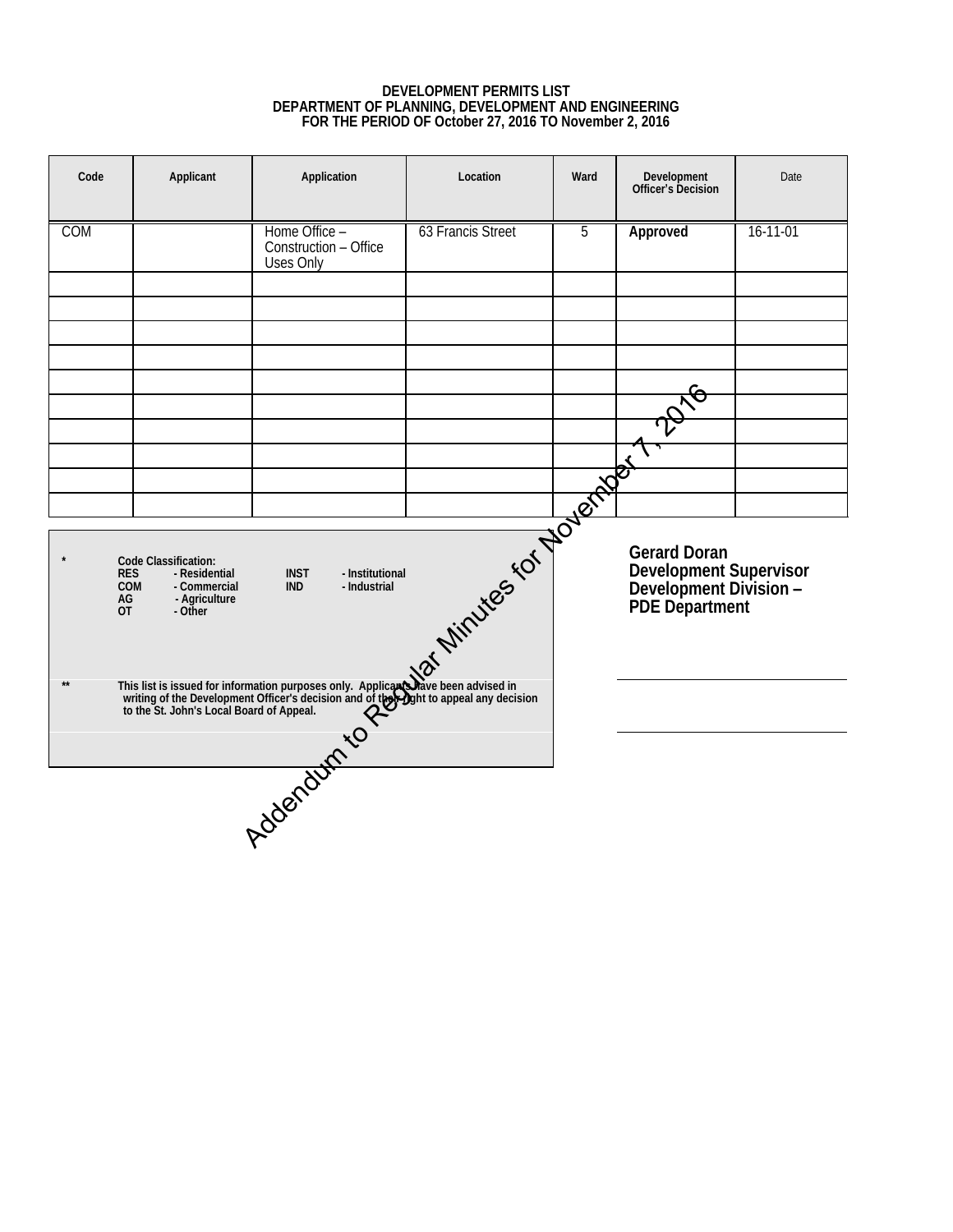## <span id="page-8-0"></span>**Building Permits List Council's November 07, 2016 Regular Meeting**

Permits Issued: 2016/10/27 To 2016/11/02

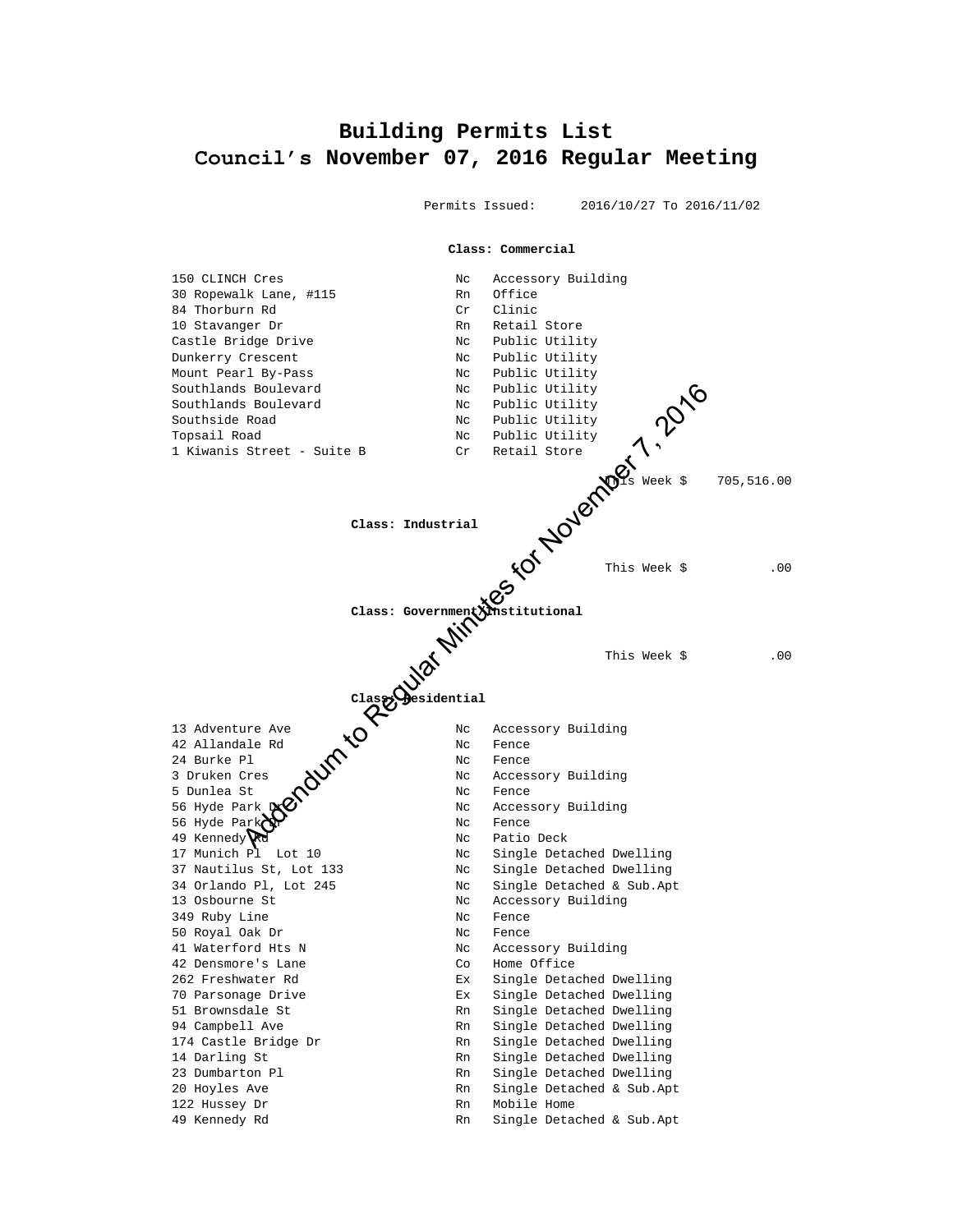

Respectfully Submitted,

Jason Sinyard, P. Eng., MBA Deputy City Manger Planning & Development & Engineering